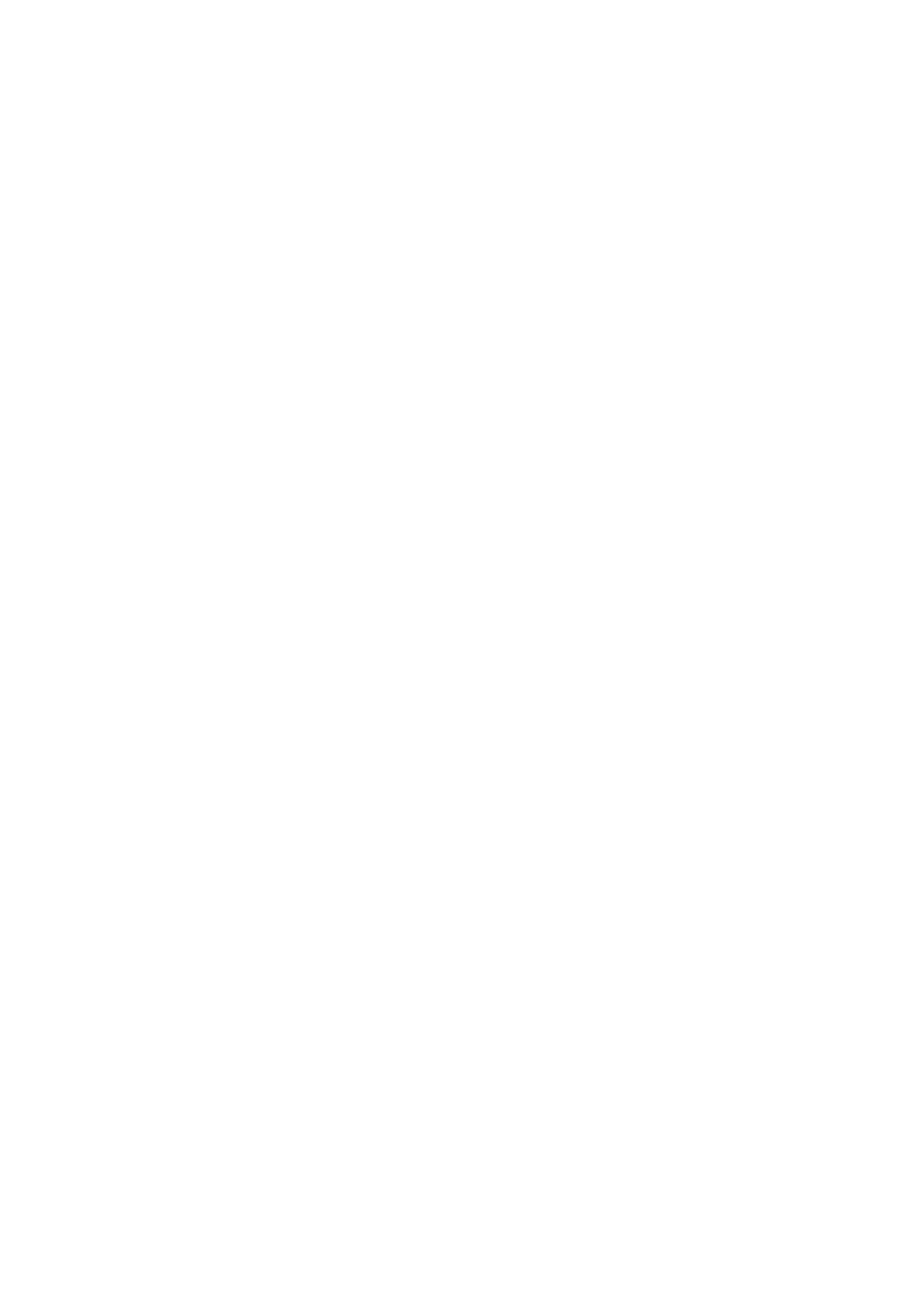## **Contents**

| <b>Introduction</b> |                                                                                  | 2              |
|---------------------|----------------------------------------------------------------------------------|----------------|
|                     | <b>Key Findings</b>                                                              | 3              |
|                     | <b>The Survey Results</b>                                                        | 4              |
| 1.                  | Do you work on Sundays?                                                          | $\overline{4}$ |
| 2.                  | Do you work on Saturdays?                                                        | 5              |
| 3.                  | How many hours do you usually work on Sundays?                                   | 6              |
| 4.                  | Would you like to work different hours on Sundays?                               | 7              |
| 5.                  | If you request a Sunday off, how often is your<br>request accepted?              | 8              |
| 6.                  | Do you feel under pressure to work on Sunday?                                    | 9              |
| 7.                  | Caring responsibilities of staff                                                 | 10             |
| 8.                  | Pressure on carers to work more on Sundays                                       | 11             |
| 9.                  | If you work on Sundays, do you receive premium pay?                              | 12             |
|                     | 10. The right to opt out of Sunday working                                       | 13             |
|                     | 11. Do you think large stores should open for more than<br>six hours on Sundays? | 14             |
|                     | <b>The Campaign Against Longer Sunday Opening</b>                                | 16             |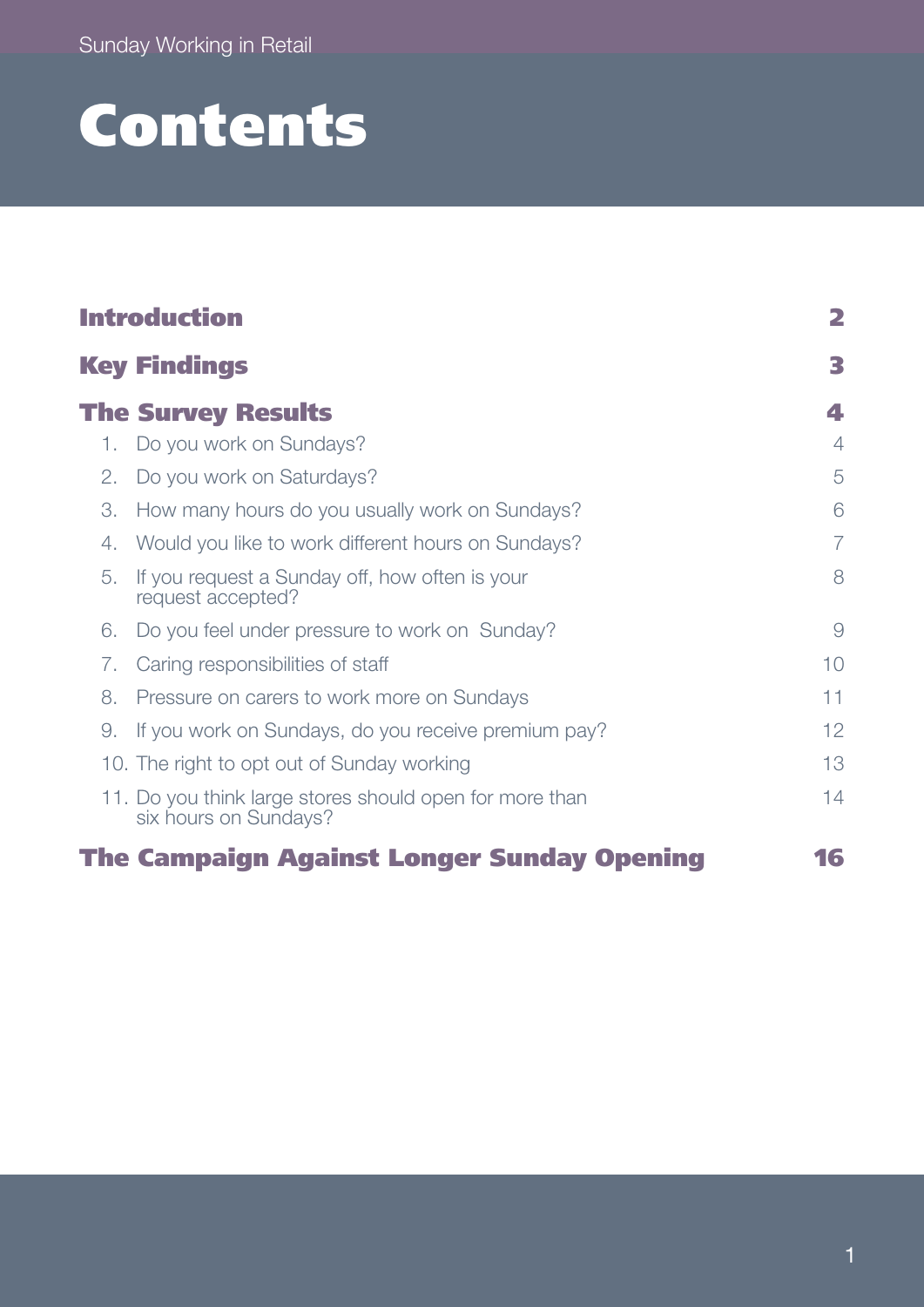## **Introduction**



Usdaw commissioned this survey from the independent company Telsolutions in order to give an accurate and up-to-date picture of the experiences and views about Sunday working from retail staff across England and Wales.

The survey was sent by email and SMS text to Usdaw members working in retail between 4 and 9 September 2015. A total of 10,536 members responded – 8,750 working in large stores and 1,786 members in small stores.

Those working in large stores were mainly from supermarkets Tesco, Morrisons and Sainsbury's, but with substantial responses from staff at other retailers including:

- n Aldi
- n Ikea
- $\blacksquare$  Argos
- 
- Asda **B&M Bargains**
- 
- n B&Q
- **Boots**
- Debenhams
- **Dixons**
- Homebase
- n House of Fraser
- **n** Iceland
- **n** John Lewis
- n Lidl
- Marks & Spencers
- **n** Next
- **n** Poundland
- Primark
- **n** Selfridges
- The Co-operative Group
- Waitrose

The respondents from small stores were mostly from the Co-operative Group, Co-op Societies, Tesco Express and Sainsbury's Local stores, with some from smaller branches of Boots, Morrisons and Marks & Spencers.

The survey responses give a comprehensive picture of the views and experiences of Sunday working from a wide range of retail staff, young and old, part-time and full-time, in large stores and small.

Usdaw feels that the responses are representative of retail staff who are trade union members, mostly in trade union recognised companies. This is not the case for the majority of retail staff, only about 10% of whom are union members. About 80% of staff in retail work in companies which do not recognise trade unions.

It is widely accepted that staff in companies where a trade union is recognised are better treated and better protected than those in companies which do not recognise a union.

The experiences documented here are therefore those of the better treated and better protected workers in retail. The experiences of other retail workers, who have no access to a recognised trade union, are likely to be worse.

Ophn Mondell

**John Hannett General Secretary**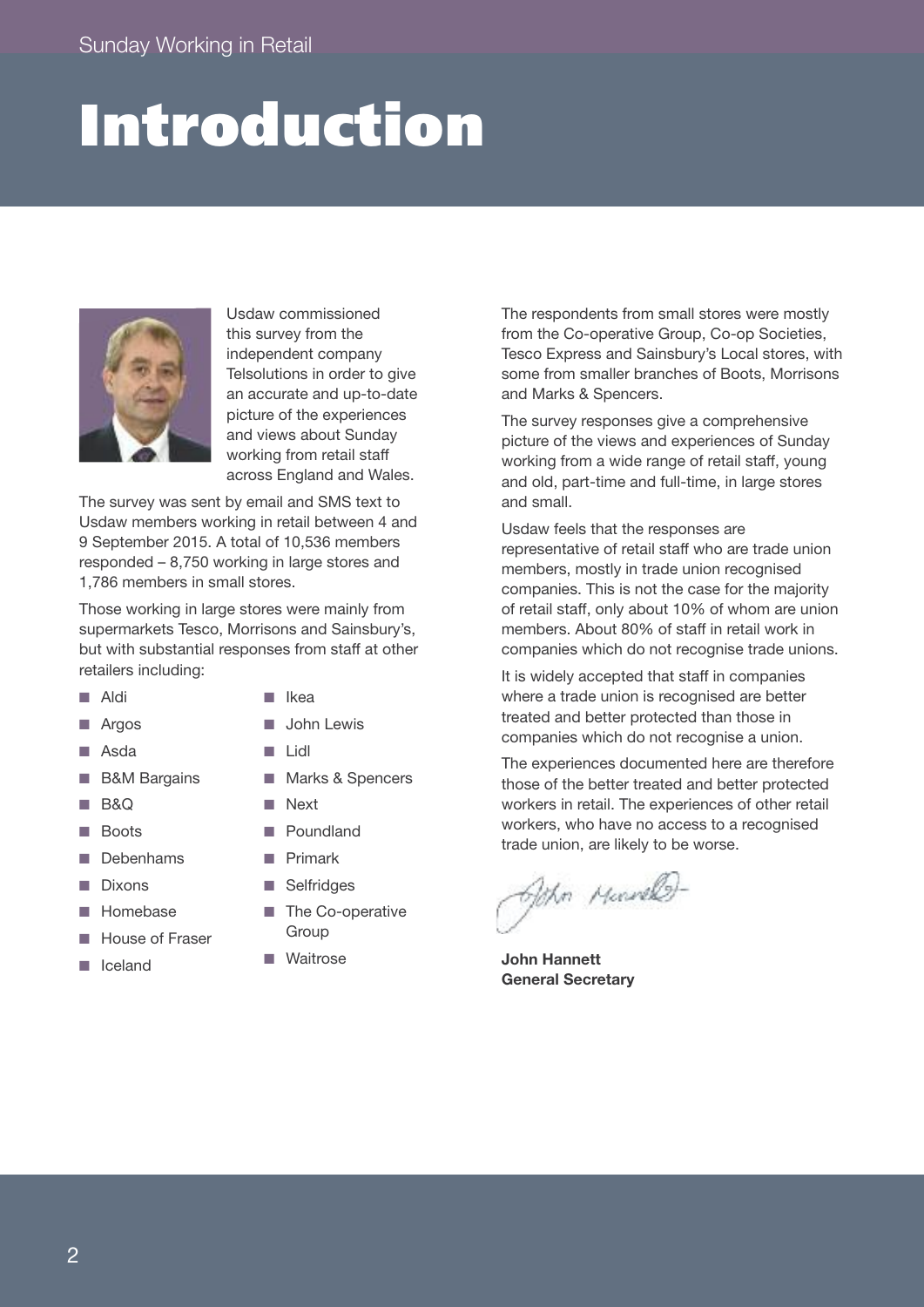# **Key Findings**

The survey offers a stark picture of Sunday working for staff in both small and large stores, where most staff already work Sundays and often Saturdays as well. Many staff want to work less Sunday hours yet a majority still come under pressure to work more:

- $\blacksquare$  The vast majority of retail staff already work on at least some Sundays – 74% in large stores and 80% in small stores, with around a third of staff working every Sunday.
- Around 80% of shopworkers also work on Saturdays and in large stores over half of staff work every Saturday, making weekend time on Sundays even more precious.
- Staff in large stores are far more likely to receive premium pay for working on Sundays than those in small stores. 72% of respondents in large stores received premium pay – usually time-and-a-half – compared to just 32% in small stores (This is much higher than in retail generally where around half of staff in large stores receive premiums, due to Usdaw's influence negotiating on behalf of staff.).
- Average shift times are slightly longer in small stores – 7.6 hours compared to 7.1 hours in large stores, but staff in small stores have to work more Sundays.
- Only around 6% of staff in both large and small stores wanted to work more hours on Sundays, whereas 35% in large stores and 55% in small stores wanted to work less.
- Only 21% of staff in large stores and 15% of those in small stores always have their requests for annual leave on Sundays granted. Around a third say their requests are not usually or never granted, meaning they miss out on special occasions.
- 58% of staff in large stores and 66% of those in small stores come under pressure to work on Sundays when they do not wish to.
- $\blacksquare$  Around half of retail staff have caring responsibilities for children or elderly, sick or disabled relatives.
- $\blacksquare$  Around two-thirds of carers say they find it difficult to arrange suitable alternative care when they have to work on Sundays.
- Carers come under more pressure to work on Sundays than non-carers.
- Only around 13% of staff in large stores and 10% in small stores have used their right to opt out of Sunday working, although around 5% of staff in large stores and 6% in small stores have tried unsuccessfully to use the right.
- $\blacksquare$  The vast majority of retail staff do not want to see Sunday trading hours extended – 91% of staff in large shops and 76% in small shops.

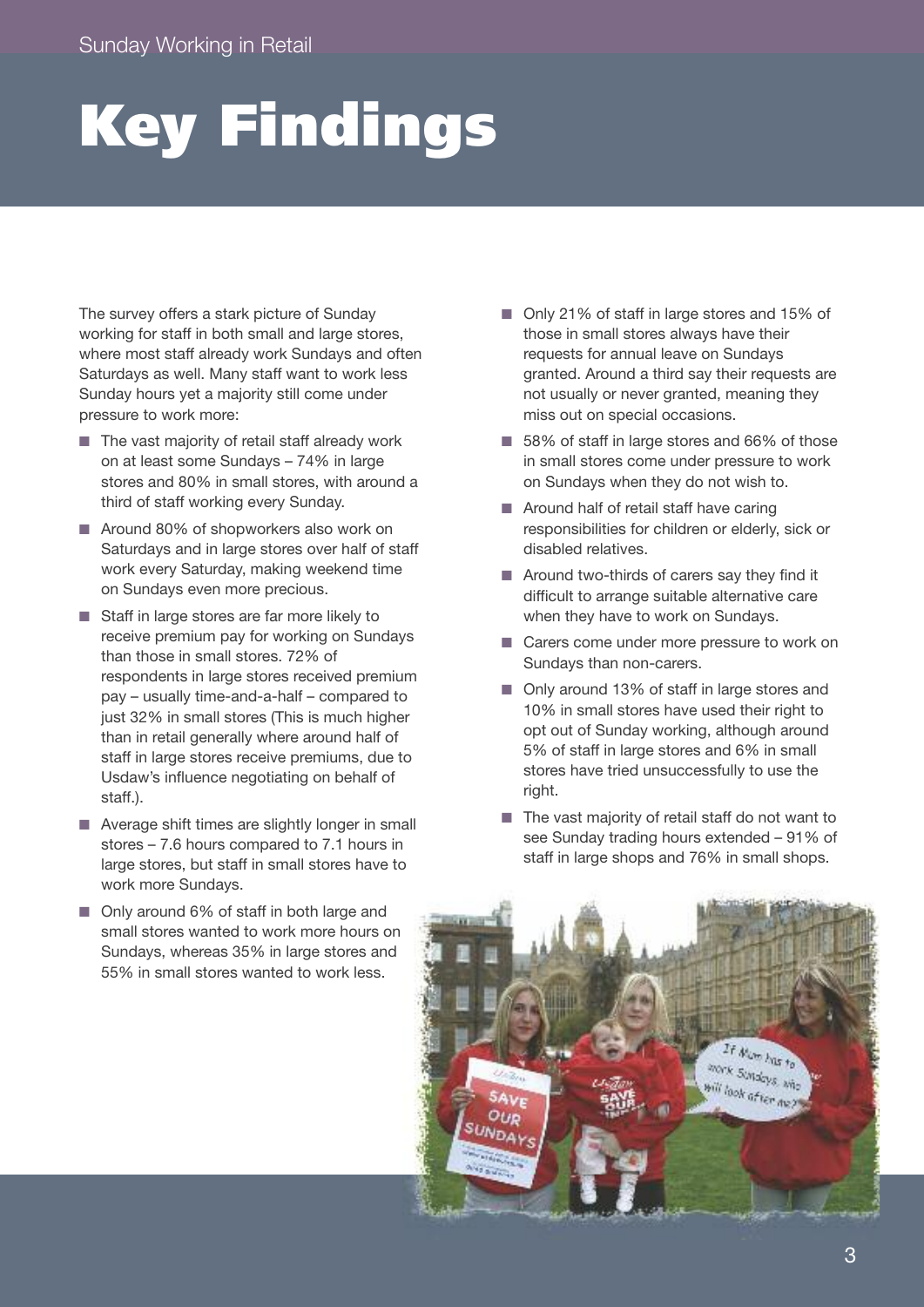## **The Survey Results**

## **1. Do you work on Sundays?**

The responses showed that the majority of shopworkers in large stores, 74%, already work on a Sunday.

Of those who work on Sundays, 43% work every week, with a further 33% working at least 1 in 4 Sundays and 24% working less than 1 in 4.

In small stores, a higher proportion of staff – 80% worked on Sundays. Of those Sunday workers, a similar proportion – 41% work every week, but a much higher number – 44% work more than 1 in 4 Sundays, with only 15% working less than 1 in 4.

So most retail staff already work on Sundays, but in small stores with longer opening hours, more staff have to work on more Sundays.

This is not surprising, but it shows the impact that longer Sunday opening in large stores would have and is worrying when compared to sections 3 and 4 that show staff already work longer hours than they wish and are under pressure to work more.



#### **How often do you work on Sundays?**



### Large stores and the stores Small stores

*"*I am a deputy manager and have to work when needed, usually 3 out of 4 Sundays.*"*

"Sundays used to be a day of rest. Now my contract says 5 over 7, which means if you are lucky enough to have your rotas two weeks in advance you can make arrangements, however managers do ask you quite often to change hours at short notice which means family life is disrupted even more.

*"Working in retail means you already have no normal weekend. People who don't work in retail simply don't understand the pressure we are put under for the 'needs of the business'."*

"We are always short staffed because not many people like to work on a Sunday, including managers."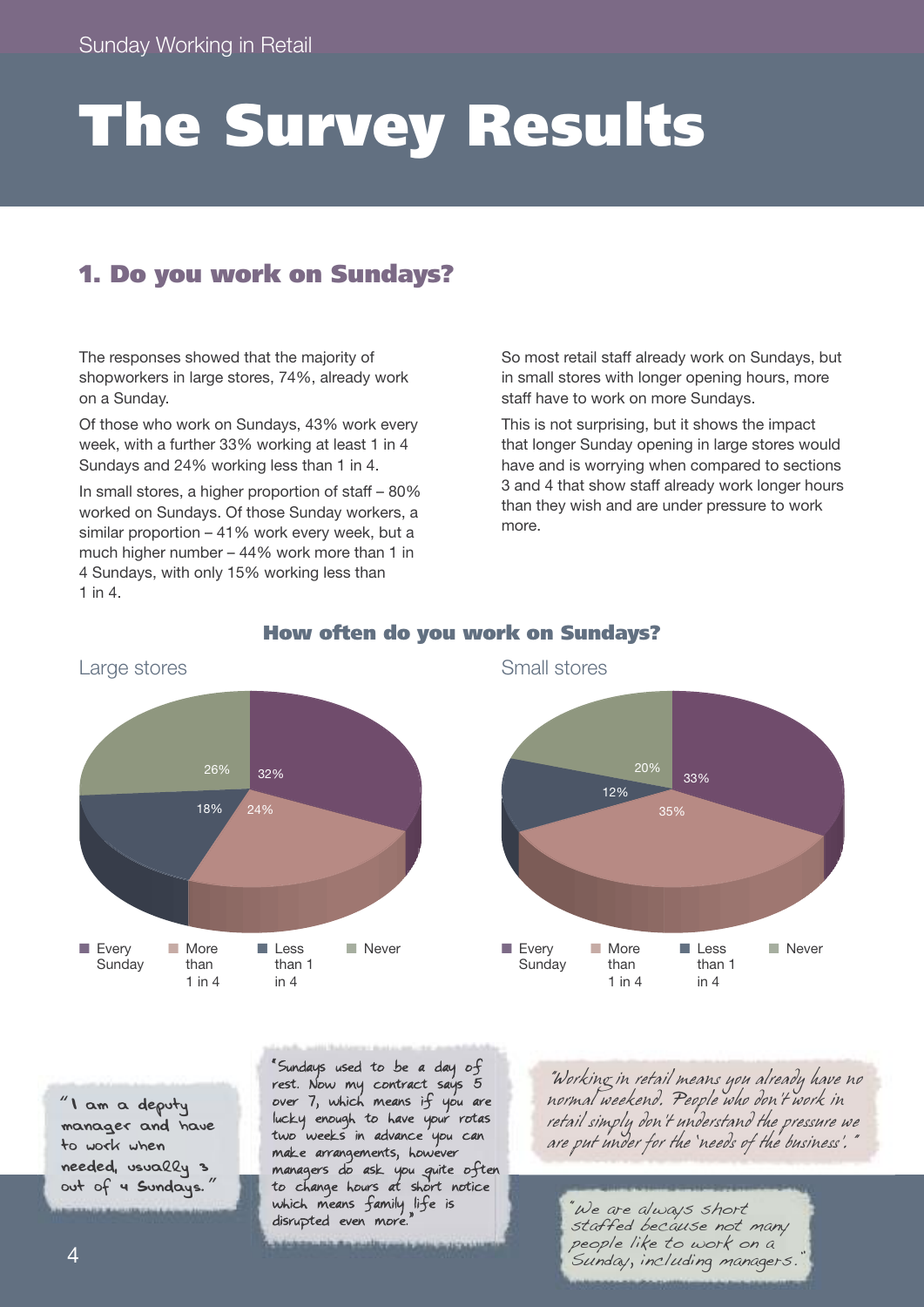### **2. Do you work on Saturdays?**

Most staff in large stores also work on Saturdays, with over half (52%) working every Saturday. An additional 19% worked more than 1 in 4 Saturdays.

So for shopworkers, Sunday is not just special because it is a weekend day – for most retail staff Sunday is the only weekend day they can get any time to spend with family or partners who work during the week, or with children who are at school. By comparison, 41% of staff in small stores worked every Saturday, although a further 31% worked more than 1 in 4 Saturdays. This shows that when the trading hours of both types of store are the same, a higher proportion of staff from the large store need to work, reflecting the need for fewer staff in small stores.



#### **Do you work on Saturdays?**



"Because I also work on Saturdays the early finish on a Sunday still enables me to spend time with my family at the weekend. If I had to work later I would miss out on this time together and most family occasions."

*"I work all weekend every weekend so Sunday evening is the only time I get to see my family as they work Monday to Fridays."*

*"Sunday is the only day of the week that I am guaranteed to have quality time with my children! They are in school Monday to Friday, I work most Saturdays. What is more important to this government, the family or the ability to shop later?"*

*"*As I work every Saturday and the rest of my family work Monday to Friday , Sunday is the only day we can all meet up for family gatherings.*"*

"I've missed many family and friends social gatherings due to working many Saturdays. If Sunday hours are extended when could you come together with the people you love?"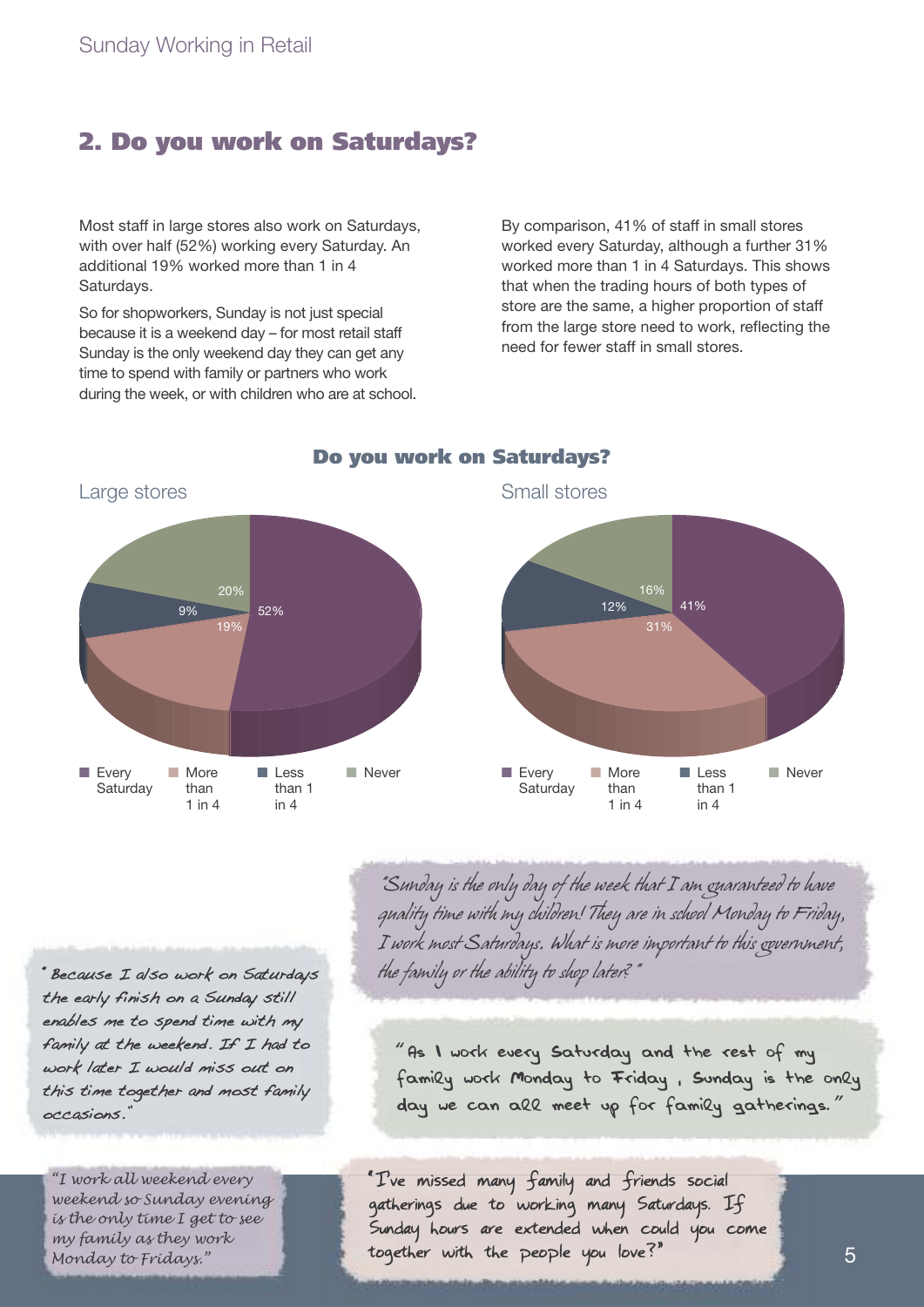### **3. How many hours do you usually work on Sundays?**

Staff work a wide variety of hours on Sundays, although generally for longer in small stores than in large stores.

In large stores, the most common shift length was 6 hours, whilst the average hours worked on Sundays was 7.1 hours.

In small stores, the most common shift length was 8 hours and the average hours worked were 7.6 hours.

Whilst there is not a large difference between the average hours worked in a large store than in a small store, when combined with the fact that staff in small stores have to work more Sundays, the difference in time off on Sundays between staff in large stores and small stores is considerable.



**How many hours do you usually work on Sundays?**

*"Every Sunday when I finish work at 5 we all go out for Sunday dinner. As a busy working family it's all our time together as they know it's my only early finish of the week."*

*"*I would lose some of my already limited time with my husband so I would be very unhappy to have to work later than 4pm.*"* *"*I do rely on my Sunday premium but I would not want to work longer than I do now.*"*

"We already have no bank holidays and even Christmas and New Year are now eroded."

> *"*As I work random shifts and hours, and every weekend, it*'*s very difficult to see family and friends on a weekend and after 4 o*'*clock on a Sunday is the only time I can spend with them!*"*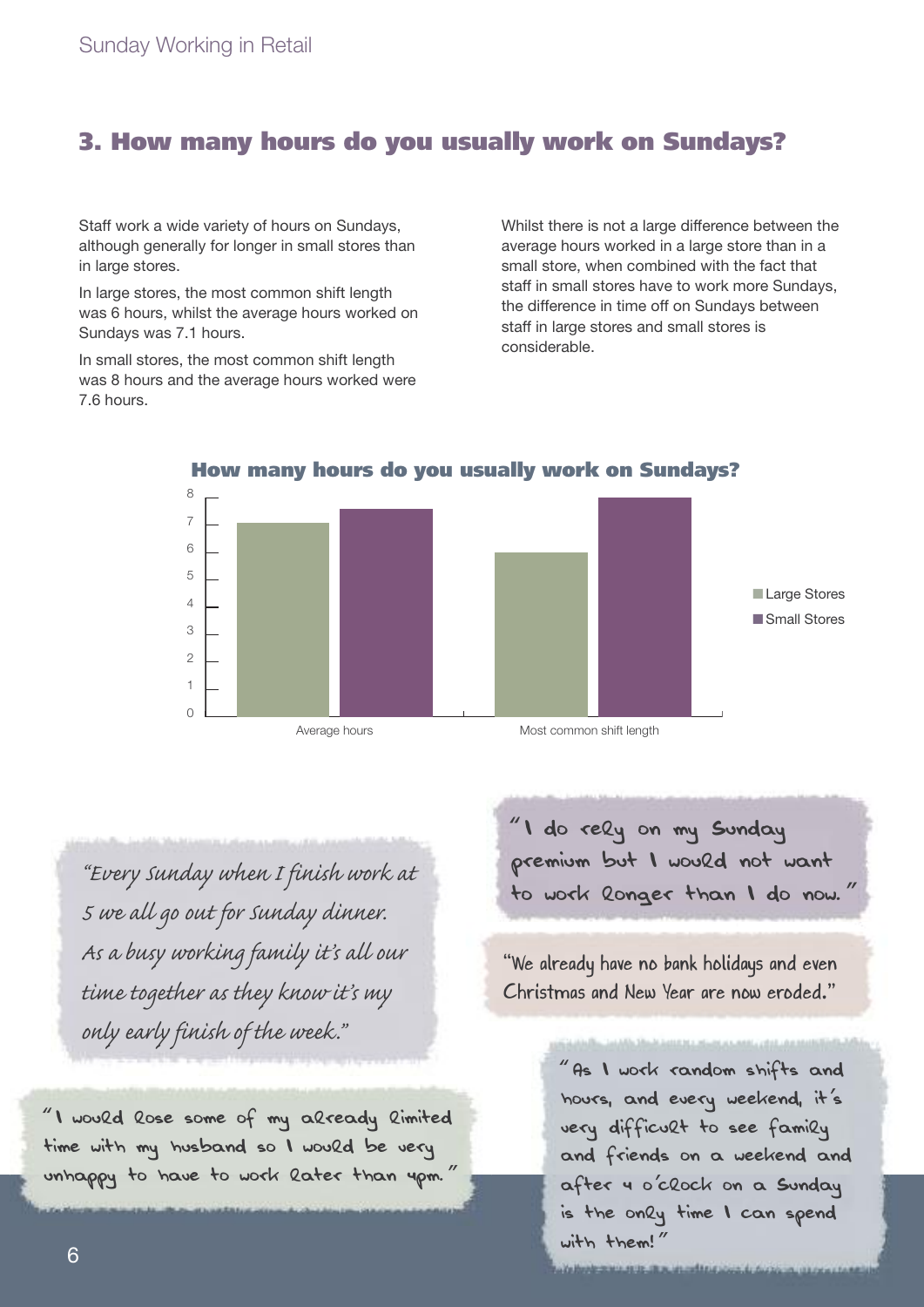## **4. Would you like to work different hours on Sundays?**

The consultation document on Sunday trading states that devolving Sunday trading rules would offer shop workers more opportunity to work longer hours on Sundays. 1

Of the staff in large stores who worked on Sundays, 35% wanted to work less hours, whilst only 6% wanted to work more hours.

This shows that most retailers could already easily accommodate those staff who wished to work more on Sundays, simply by cutting Sunday working for over five times as many staff who wish to work less hours.

6%

35%

59%

n More **n Less** n Same

In small stores, where there is more Sunday working, over half of staff (55%) wish to work less on Sundays, whilst still only 6% want to work more.

So when stores open for longer hours and staff have to work more on Sundays, far more staff are unhappy with their Sunday working and wish to work less. If large stores were to open for longer, that would mean far more staff having to work more on Sundays than they wish, missing out on time with their families and friends.



#### **Would you like to work different hours on Sundays?**

*"l have to work every other weekend but would rather have every Sunday off. l can only go to church every other Sunday."*

"Ihave difficulty in covering shifts sometimes as I am a line manager and it is not always easy to get staff to work overtime as like me they have family commitments."

*"I am forced to work through pressure from management and change in contract."*

"My worry would be that they would change my contracted hours as this has happened in the past. When it did I was offered two choices - take the hours being given or give in my notice."

*"*I do not want to work more hours on a Sunday than I do already. I have lots to do when I get home getting the children ready for school the next day.*"*

<sup>1</sup> Consultation on devolving Sunday trading rules, page 6, published 5 August 2015:<br>https://www.gov.uk/government/consultations/devolving-sundav-trading-rules https://www.gov.uk/government/consultations/devolving-sunday-trading-rules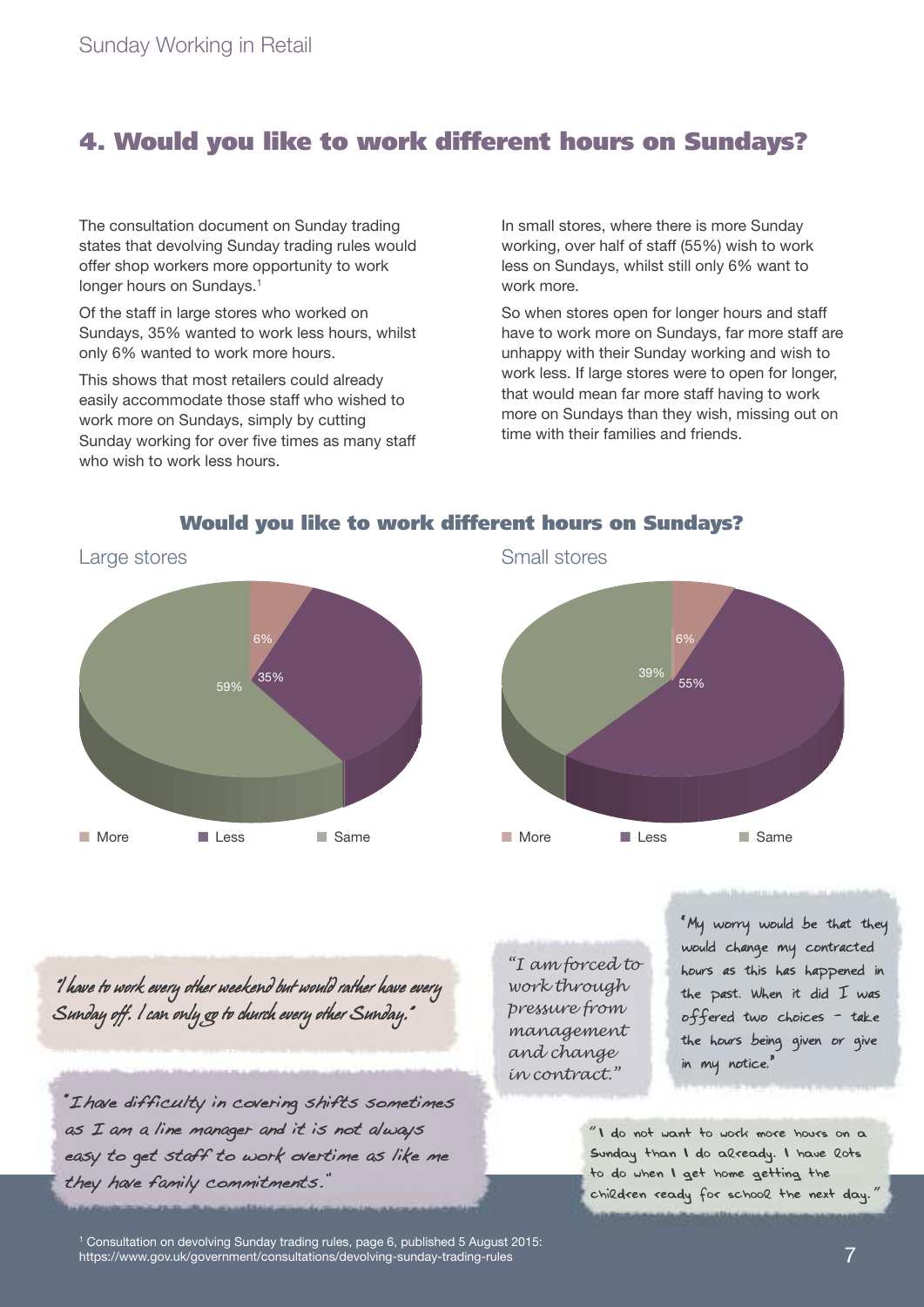## **5. If you request a Sunday off, how often is your request accepted?**

Many staff who work on Sundays sometimes wish to take a Sunday off as part of their annual holiday entitlement – to attend a family gathering, watch their child in a sports team, or take part in a community event.

Yet many respondents reported that they were unable to take a Sunday off when they wished. In large stores, only 21% of staff said that a request was always agreed, and in small stores this was only 15%.

Worryingly, about 6.5% of respondents in both large and small stores were never allowed a

Sunday off when they requested one, and a further 25% of staff in large stores and 28% in small stores were not usually allowed a Sunday off.

These figures show the pressure that managers are under to maintain staffing levels on Sundays, and the lack of people willing to work extra hours on Sundays to cover for those who want a day off. It also shows the impact that Sunday working has on retail staff, who have to miss family occasions, community events, and special times with their children, such as watching them play in a sporting event or take part in a carnival.

7%

28%

 $\Box$  Usually accepted  $15<sub>0</sub>$ 

50%



#### **If you request a Sunday off, how often is your request accepted?**

 $\blacksquare$  Always accepted

*"*When I first pleaded for just one in four Sundays off to attend church, my Manager laughed at me. It took about six months to agree to some regular time off. I now work a half shift every Sunday afternoon, however ever since I am a victim of a Manager*'*s hate campaign.*"*

n Not **Usually**  n Never

*"I'm always put on the rota, I have to ask a few weeks before if I want a Sunday off but it's more often than not unsuccessful."*

> "My employer now only takes on part timers willing to work every weekend."

"I Can very rarely book Sunday as a holiday as we're always needed on a Sunday."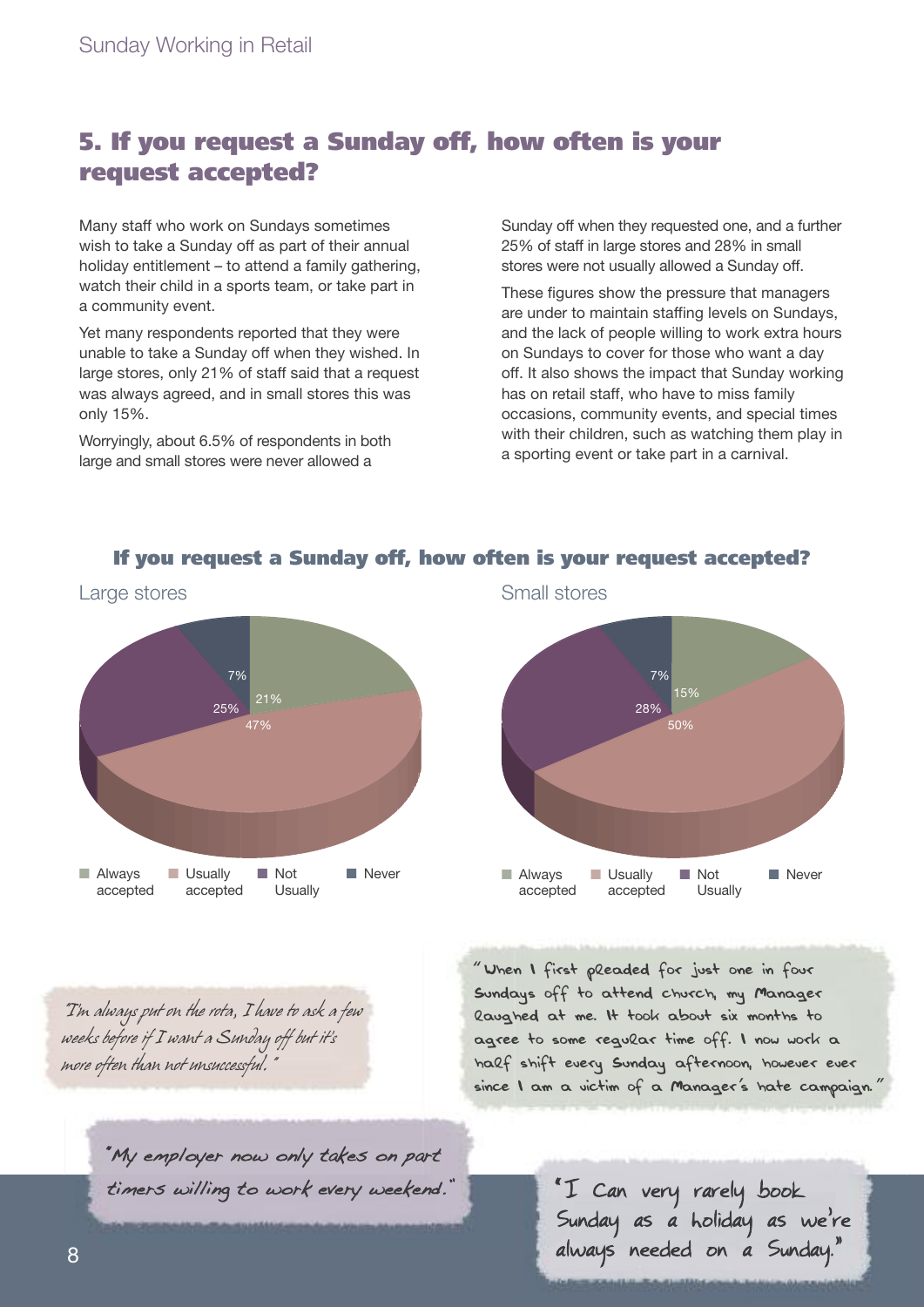### **6. Do you ever feel under pressure to work on Sunday?**

58% of staff in large stores felt under pressure to work on Sundays – 24% reported they often felt under pressure, and 34% said they were sometimes pressured.

These proportions rose to 66% of staff in small stores feeling under pressure to work on Sundays – 34% were often under pressure and 32% sometimes felt pressure.

This is consistent with the need for more staff for stores opening longer hours, and with the results that even more staff in small stores wanted to work less hours on Sundays, and were unable to take Sundays off when they wished.

If large stores were to open for longer, even more staff would come under pressure to work on Sundays when they did not wish to.



**Do you ever feel under pressure to work on a Sunday?**

*"We're asked in work, a list is put on the wall and we're even phoned at home as they say they must fill Sunday hours."*

*"*We have no family life due to always working during hours my children and husband are at home. I have depression and feeling under pressure.*"*

"I feel pressured to work when this is my only family day together." "I've been told I'd be letting the team down if I don't work extra on a Sunday. If we refuse a request to work extra then they are extremely unlikely to honour an appointment or request for time off."

> *"I feel bullied into working, but they say it is the needs of the business so I have no choice."*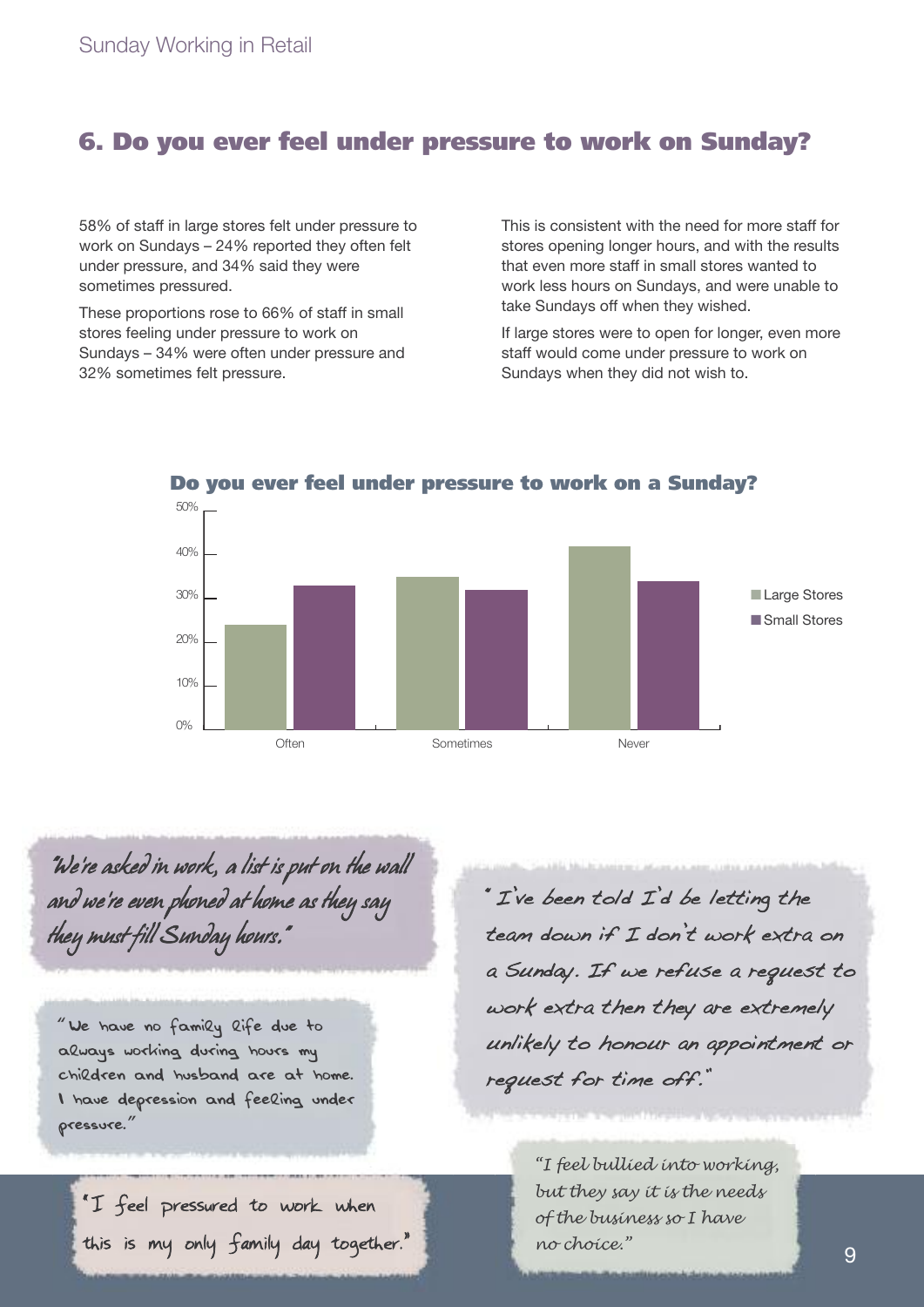## **7. Caring responsibilities of staff**

Nearly 50% of respondents in both large and small stores have caring responsibilities on Sundays.

32% of staff in large stores and 34% of those in small stores had children to care for, whilst 12% of staff in large stores and 10% in small stores were caring for elderly or sick relatives. Around 5% of staff reported other caring responsibilities, including disabled relatives, grandchildren, visiting elderly relatives or family, and volunteering responsibilities such as sports team coaching.

#### **Do you have caring responsibilities?**

All stores



Of those with children, 61% of staff in large stores and 64% of those in small stores reported that they had difficulty arranging suitable care when they had to work on a Sunday. In both groups, 64% of carers for elderly or sick relatives had difficulty finding suitable care, and 44% of other carers.

These difficulties arranging suitable care would only become worse if trading hours and Sunday working hours were extended.

#### **If you work on Sundays, is it difficult to arrange suitable care?**



*"On Sunday it's homework, uniforms, lunch box … all that to do on top of working a 7hr shift - stress comes to mind!"*

*"I would be unable to find childcare. I already have to rely on family members to cover my Saturday shift!"* "As <sup>I</sup> am separated, <sup>I</sup> have my children every other

"As a single parent of a lively 12 year old, longer Sunday hours would hugely impact on family time, having the guilt of having to leave my child for longer on a family day."

> weekend. <sup>I</sup> work every Saturday and <sup>1</sup> in <sup>4</sup> Sundays. <sup>I</sup> often struggle to arrange childcare and fear it has an effect on my relationship with my children."

*"*I have a disabled daughter and am a single parent. The pressure of working weekends and arranging suitable care is extremely difficult.*"*

"As many people work Saturdays like me, longer Sundays would leave no time to visit elderly relatives as a family."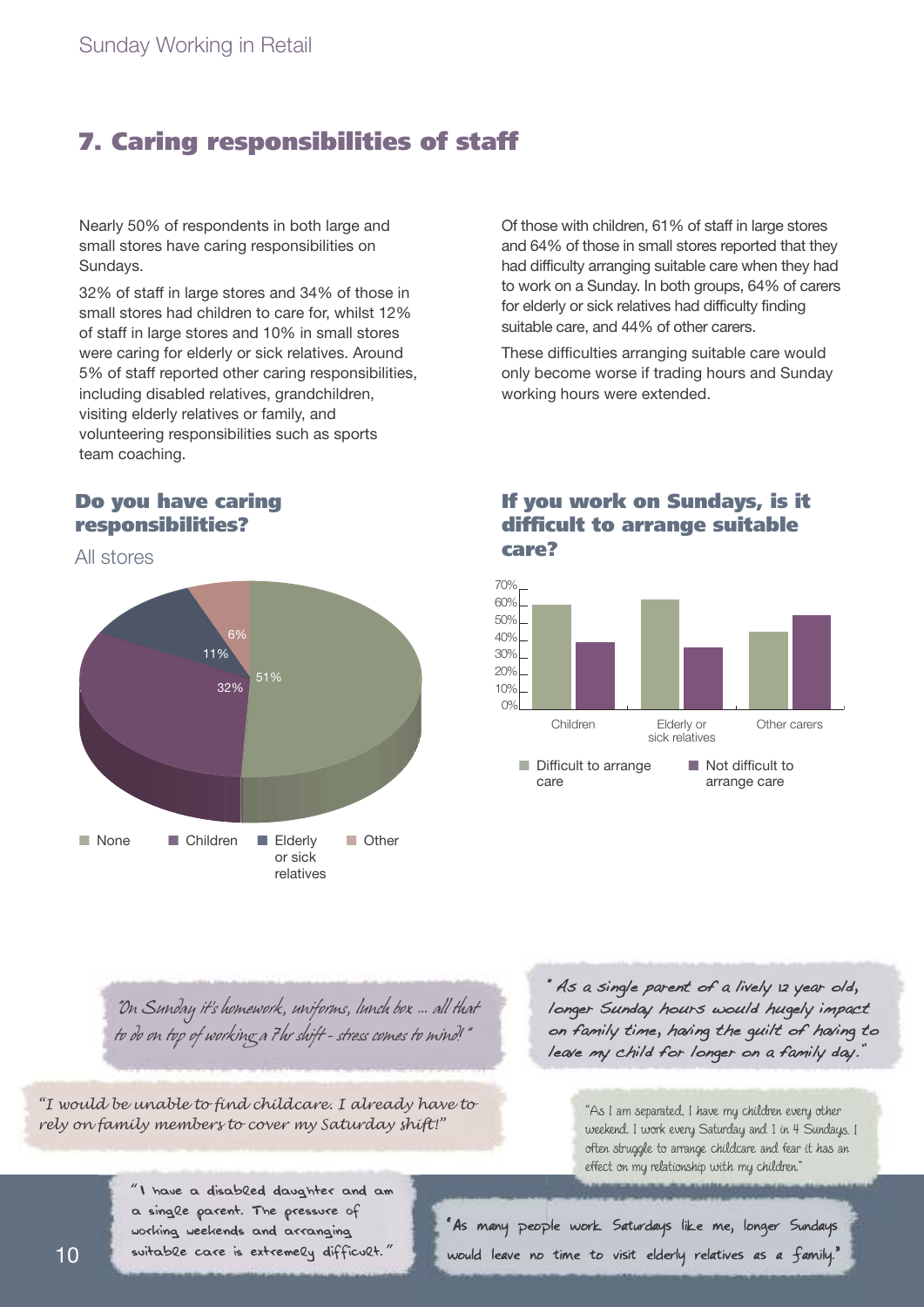### **8. Pressure on carers to work more on Sundays**

There is evidence from the survey that carers are suffering more pressure than non-carers to work more on Sundays, with around 10% more carers feeling under pressure. In large stores, 63% of carers felt under pressure, compared to 54% of non-carers. 26% of carers felt that they often came under pressure to work more Sundays, and 37% felt this happened sometimes.

In small stores, a similar picture emerges. 72% of carers reported being under pressure to work more on Sundays – 38% often and 34% sometimes. Whereas 61% of non-carers reported pressure to work Sundays – 29% often and 32% sometimes.

With around half of staff in retail having caring responsibilities, it is inevitable that they come under pressure to work more on Sundays as managers struggle to fill staffing rotas, in spite of the difficulties that most carers have in arranging suitable care on Sundays.



*"I would be under even more pressure to work a Sunday and as a single parent it would mean having more childcare issues. Also it would mean missing out on quality time with my children."*

*"*Due to the lack of staff the pressure to do Sundays has increased over the last several years and I almost feel like they are losing tolerance as I have two special needs young adults and I cannot work Sundays.*"*

> "I am expected to work because of a continuous right hours, right place policy, even if no appropriate childcare for my four children."

"I am feeling pressured to work on a Sunday when it would cost me double in childcare which I cannot afford."

"As a mother I would not want to work Sunday evenings/late afternoon yet it would be forced on us as we would need more than one manager on a Sunday to cover the hours."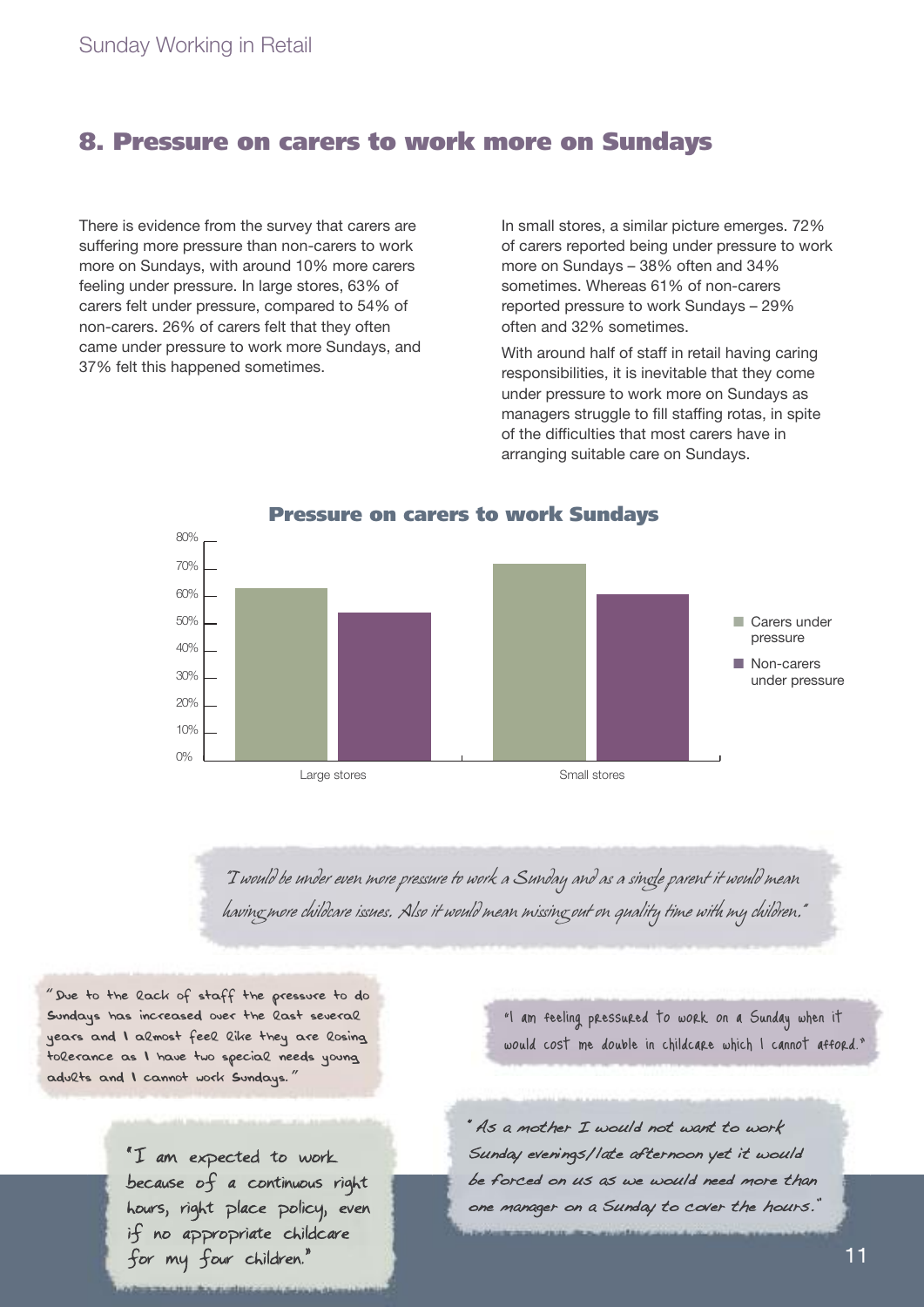## **9. If you work on Sundays, do you receive premium pay?**

Most survey respondents in large stores – 72% – receive some premium for working on Sundays, reflecting the pressure from Usdaw to keep Sunday premiums in union-recognised companies.

The most common level of premium is time-and-a-half, which is earned by 54% of the respondents. A further 10%, most of who are longer-serving staff in Tesco, earn double time for Sunday working, whilst 7% earn a different rate of premium – often time-and-a-third, or a fixed additional hourly sum.

Premium pay can make a huge difference to the incomes of staff on low pay, and help many staff to come to terms with Sunday working. However, as Section 5 shows, even with premium pay,

there are still only a very few staff who want to work more on Sundays.

Workers in small stores are far less likely to receive a Sunday premium, and only 32% of respondents from small stores do so. This is partly because the longer opening hours in small stores spread the trade over a longer period of time, making it less viable to pay premiums.

Currently, premium pay is more viable in large stores as trade is condensed into a six hour window, making stores busier, with a higher turnover per hour. If large stores opened for longer hours in line with small stores, then the higher costs of opening and the fact that stores would be less busy during those hours would make Sunday premium pay less viable.



#### **Do you receive a Sunday premium?**

"If Sunday trading was extended I feel that we would lose our premium which would impact greatly on my wages." "I'm most concerned over the loss

*"I am concerned that I would lose my Sunday premium. I am also concerned that I would have to work different hours which would affect my responsibilities at home."*

> *"*I prefer to work Sundays because of premium pay I get and shorter trading hours.*"*

in premium hour rate as I will lose around eighty pounds a month."

*"If our store started to open more hours on a Sunday it wouldn't be long before it was classed as a normal working day thus you wouldn't get the premium pay."*

endorse ander allere använken sowie dass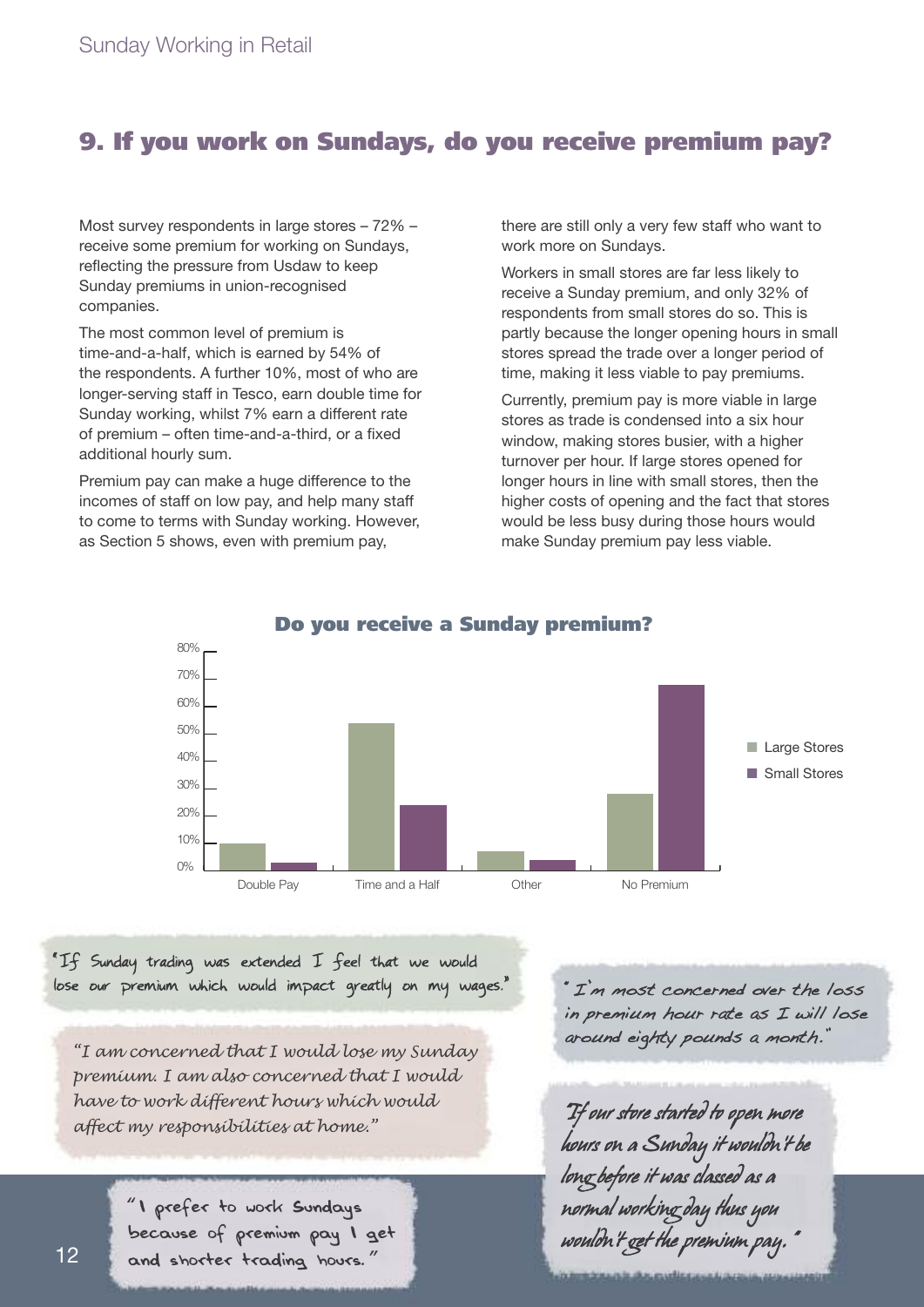## **10. The right to opt out of Sunday working**

All staff who work in shops have a right to opt out of Sunday working. However, in practice it is often difficult for staff to exercise this right, especially if their store struggles for staff on Sundays.

Almost all of the respondents in the survey worked in unionised workplaces, where there are usually union representatives to help members access their rights. Yet even among these respondents, only 13% in large stores and 10% in small stores had successfully exercised their right to opt out of Sunday working, with a significant number – 5% in large stores and 6% in small stores – having tried to opt out of Sunday working but been unsuccessful.

In October 2014, Usdaw surveyed members who had been unsuccessful in opting out of Sunday working.

The usual reason was because the applicant was told that if they opt out, their contracted hours will be cut – usually by six hours in large stores.

Most shopworkers are on part-time contracts and cannot afford to lose several hours of work a week. Some reported they were told their loyalty to their company or to colleagues would be questioned if they opted out, and others – especially junior managers – were simply told that opting out was not an option for them.

The right to opt out of Sunday working is therefore far from a guarantee that shopworkers will not have to work on Sundays if they do not wish to, and for every two shopworkers who successfully opt out, another one is unsuccessful in doing so.

In smaller shops with longer hours of Sunday trading, fewer staff had succeeded in opting out, and a higher proportion had been unsuccessful. If hours are extended in large stores, more staff – including carers – will be pressured to work more, and the opt out does not give them protection from this.



#### **Have you used your right to opt out of Sunday working?**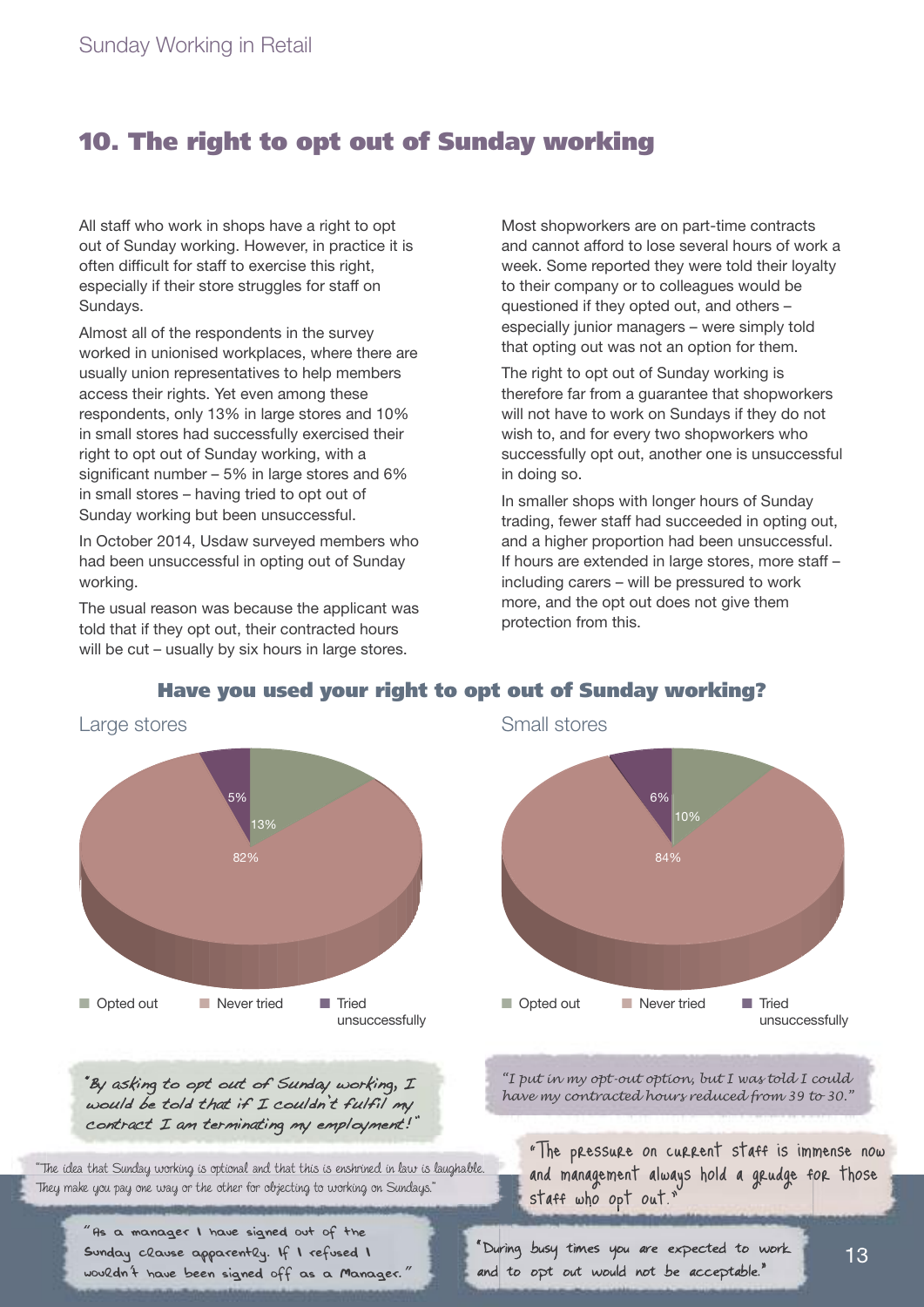## **11. Do you think large stores should open for more than six hours on Sundays?**

All shopworkers overwhelmingly opposed large stores opening longer on Sundays, although as expected, the number was even higher in large stores where 91% thought stores should not open for more than six hours.

Even in small stores, 76% of staff think large stores should only open for six hours.



#### **Do you think large stores should be open for more than six hours on a Sunday? (Large stores)**

#### **Do you think large stores should be open for more than six hours on a Sunday? (Small stores)**

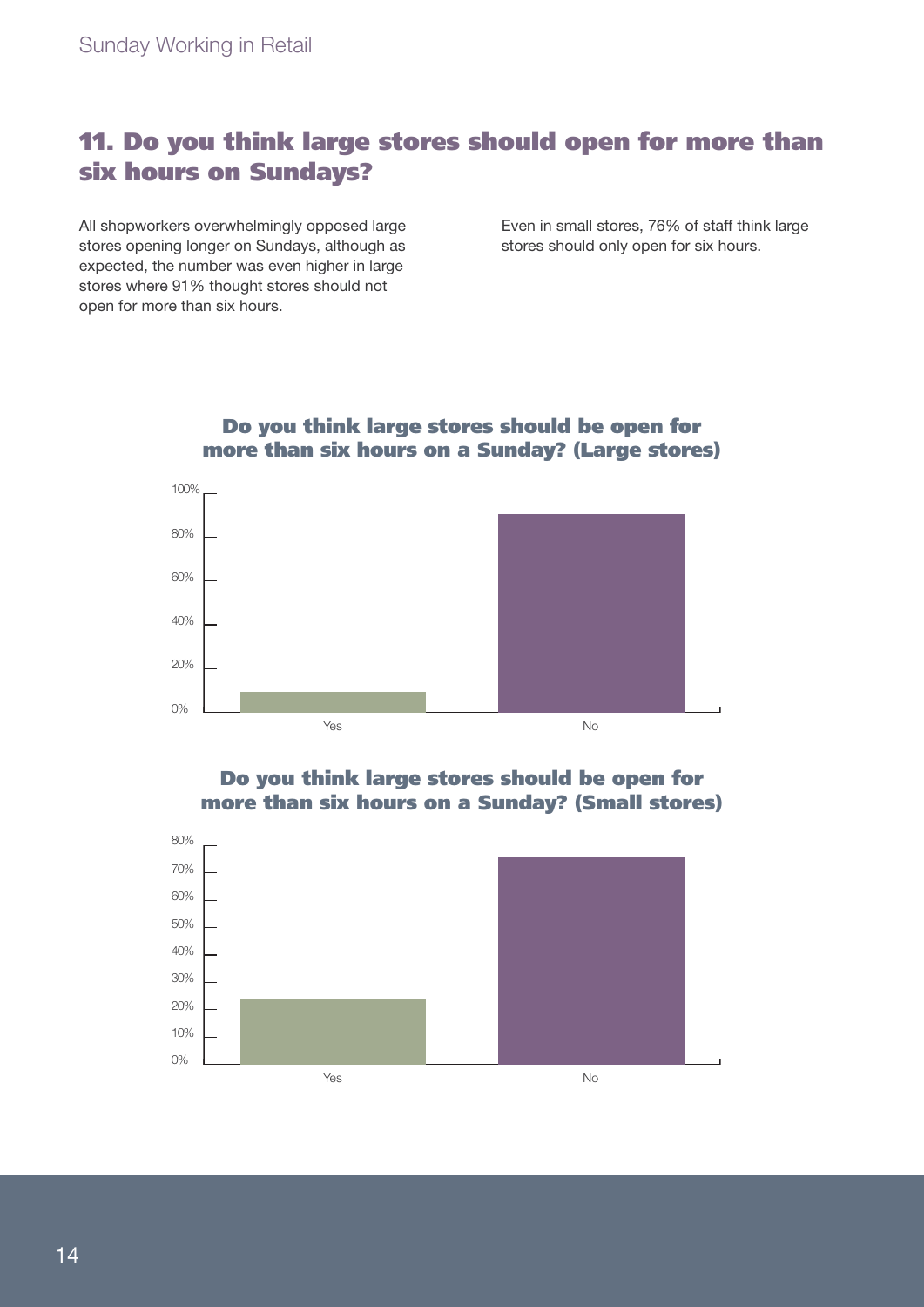**"As a manager we may feel pressured into working and we give enough time each week that is unpaid without having to do Sundays."**

"Sunday is the only day myself and my husband sometimes get a day off together. If I had to work more hours on a Sunday we would spend even less time together." **"I would be under pressure to**

"I will never get to see my family and get my kids all bathed and ready for school on Monday morning."

**do more hours on Sunday so making it impossible for me to go to church."**

"I would be pressured into all day working. They would change my days of working. It will have a big impact."

> "Longer Sunday hours does not mean more sales for shops it simply means money spread out which impacts on stores spreading the staff even thinner, causing more problems."

*"*Sunday is the only day i get home before 9.30 so it is the only day i get to eat an evening meal with my family.*"*

#### *"Closing at six would mean missing my only family dinner of the week."*

"As a night worker I see very little of my wife and family and to be asked to work longer hours on a Sunday will make it virtually impossible to see them."

"I could not attend my mosque for prayers or look after my grandchild."

"We open enough hours Monday-Saturday, leave Sunday as <sup>a</sup> family day. If we open then parliament needs to open on Sundays and all the ministers involved in this decision should be made to work too!"

*"Considering the unsociable weekday hours already worked, any longer working hours on Sundays would completely kill any kind of social life or time off spent at home."*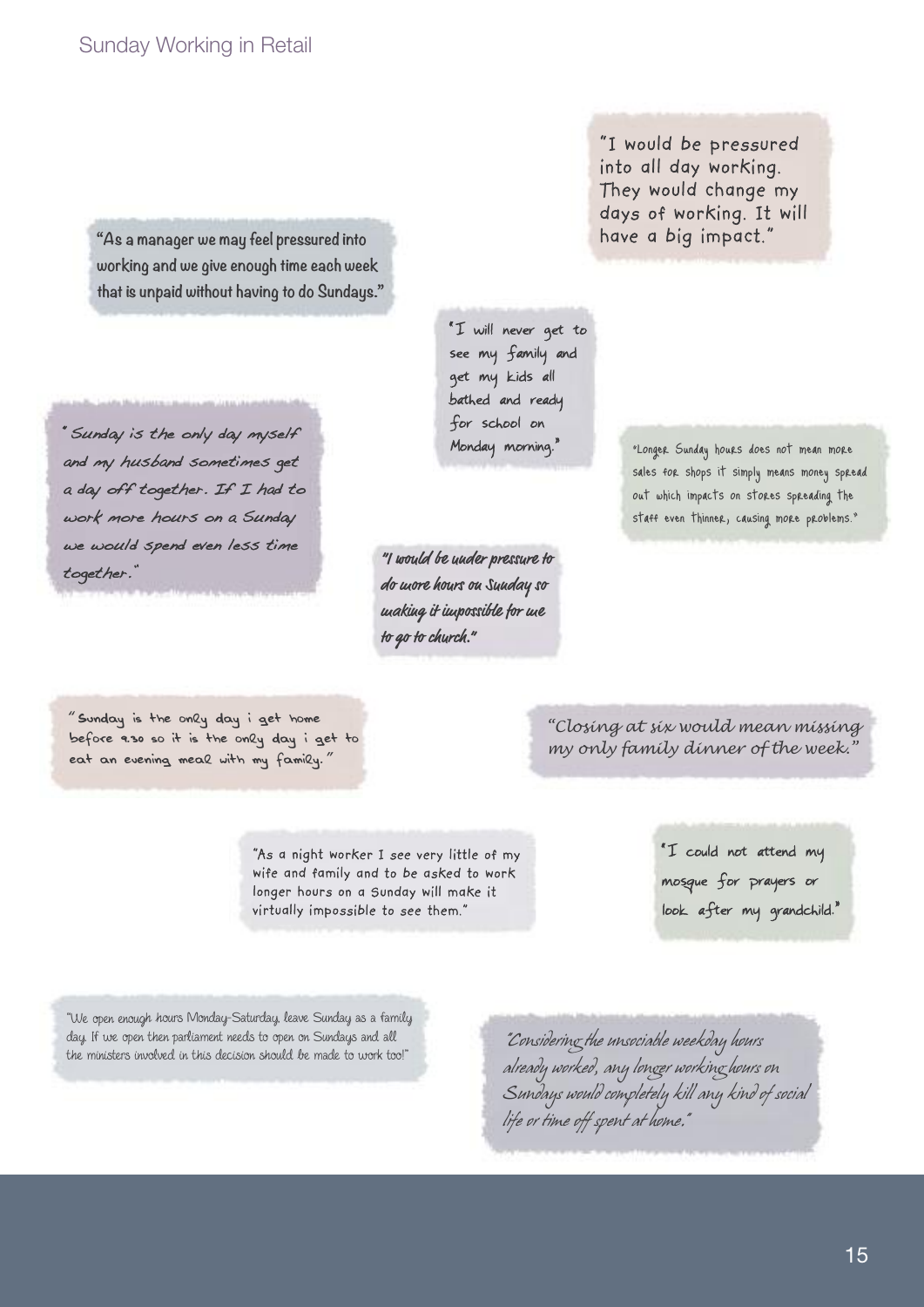## **The Campaign Against Longer Sunday Opening**

From the evidence in this survey, it is clear that longer Sunday opening hours would have a devastating impact on retail staff in large stores and the little remaining leisure time they are able to spend with partners, children, friends and their wider family.

For these reasons, Usdaw is campaigning against the proposal to devolve responsibility for setting the hours of Sunday Trading to local authorities, as this would lead to an extension of trading hours in some areas and a 'domino effect' on neighbouring authorities.

For more information please contact Usdaw at **sunday@usdaw.org.uk** or visit the campaign website **www.keepsundayspecial.org.uk**